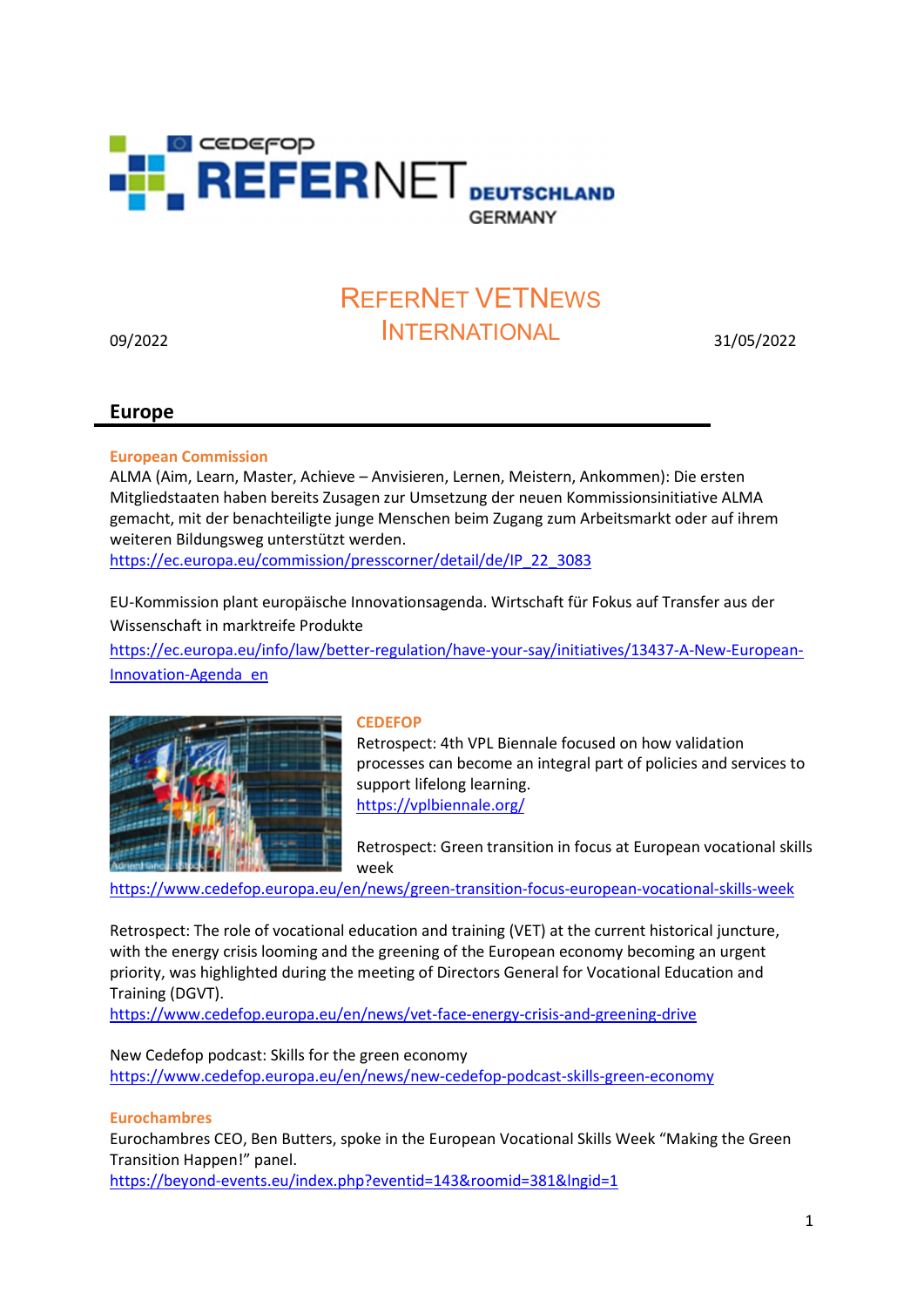Also as part of European Vocational Skills Week, Eurochambres co-hosted a session on "Youth mobility in vocational education and training - chamber community lessons learned and best practices" with the Austrian Federal Economic Chamber, CCI France, and the Association of German Chambers of Commerce and Industry.

https://www.eurochambres.eu/event/youth-mobility-in-vocational-education-and-training-chambercommunity-lessons-learned-and-best-practices/

# International organisations



## ILO

From 27 May to 11 June, Governments', Workers' and Employers' representatives from 187 ILO Member States discuss world of work issues at the International Labour Conference (ILC). This year, among other topics apprenticeships as well as the social and solidarity economy are on the agenda https://www.ilo.org/ilc/ILCSessions/110/lang--en/index.htm

ILO Monitor on the world of work. 9th edition. Recovery in the global labour market is threatened by multiple and interlinked global crises, as well as increasing inequalities, according to the latest ILO report on the world of work.

https://www.ilo.org/global/about-the-ilo/newsroom/news/WCMS\_845774/lang--en/index.htm

The report provides a global overview of national laws and practices regarding care policies, namely maternity protection, paternity, parental and other care-related leave policies, as well as childcare and long-term care services.

https://www.ilo.org/global/topics/care-economy/WCMS\_838653/lang--en/index.htm

Social Dialogue Report 2022: Collective bargaining for an inclusive, sustainable and resilient recovery https://www.ilo.org/global/publications/books/WCMS\_842807/lang--en/index.htm

# Countries

(sind die Beiträge ausschließlich in der Landessprache, können automatische Übersetzungsdienste bei Bedarf helfen)

## China

Die Institutionen in Chinas Bildungswesen und im Militär sind vielen Menschen in Europa nicht so geläufig. Hier erklären wir wichtige Begriffe aus der China Science Investigation. https://www.deutschlandfunk.de/csi-glossar-100.html

## Denmark

Analyse: Etwa jeder dritte erwerbstätige Jugendliche hat eine atypische Beschäftigung als Haupteinkommensquelle. https://duf.dk/analyse/unge-i-atypisk-beskaeftigelse

## France

Frankreichs neuer Bildungsminister polarisiert https://www.deutschlandfunk.de/frankreichs-neuer-bildungsminister-polarisiert-dlf-ee6fb9bc-100.html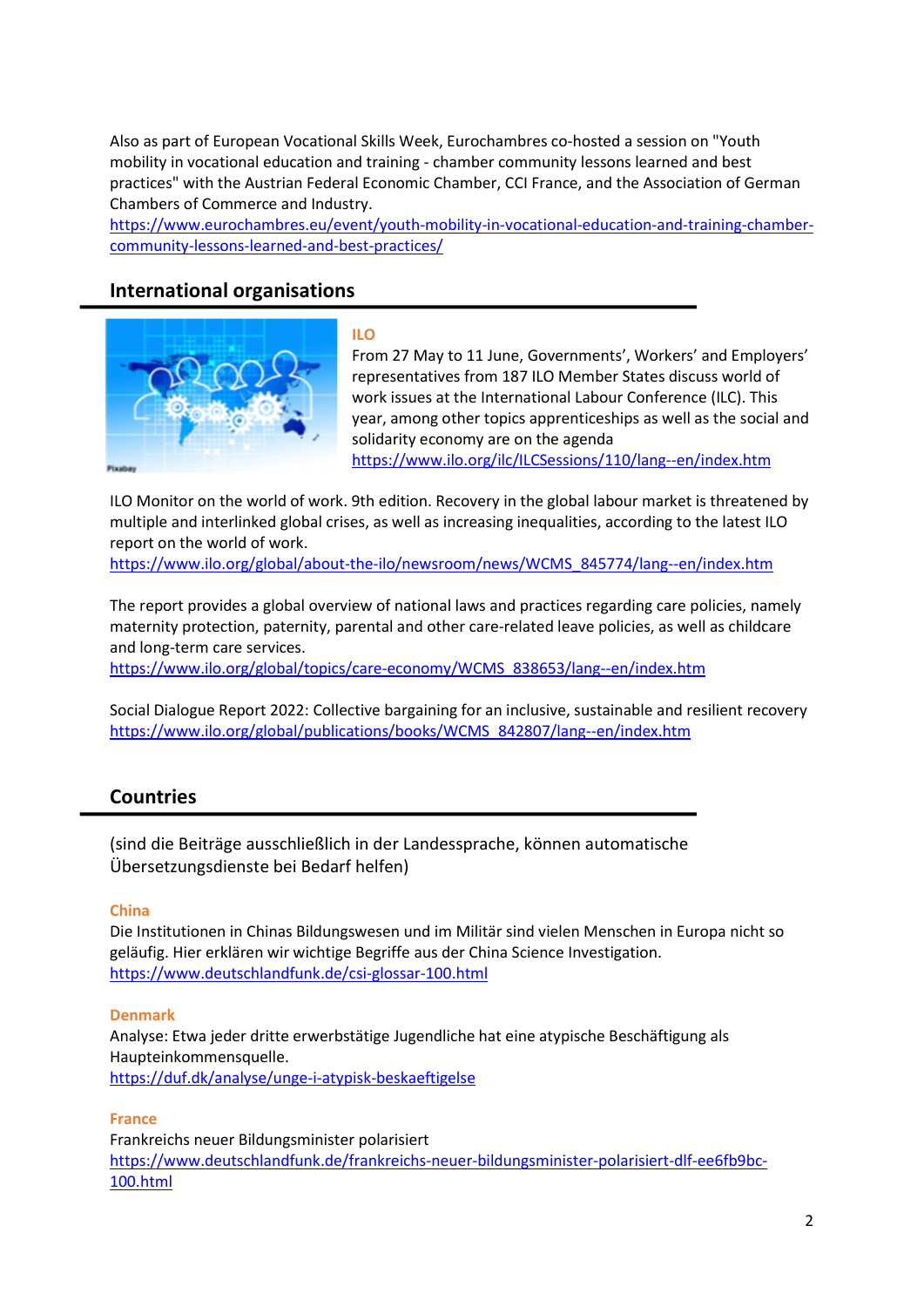## Greece

WIDTH: Women In Diaspora communities as champions of learning to live TogetHer. This project aims at fostering integration and social inclusion of migrants and other disadvantaged people, especially women, through training in the linguistic, civic and social-working fields thanks to proximity devices, facilitating access and information, in connection with education networks for adults and other territorial institutions. The project also intends to equip teachers with a wealth of innovative tools that promote the design of training activities for disadvantaged people, through guidance and support processes, to promote the development and recognition of adult skills.

## **Germany**

Ausländische Studienabbrecher zur Ausbildung bewegen: Perspektiven nach Studienabbruch – Wie das Projekt Quickstart in Sachsen wirkt

https://www.deutschlandfunk.de/perspektiven-nach-studienabbruch-wie-das-projekt-quickstart-insachsen-wirkt-dlf-99d244a3-100.html

#### Japan

Fehlerkultur in Japan: Ohne Entschuldigung geht nichts https://www.deutschlandfunk.de/fehlerkultur-in-japan-ohne-entschuldigung-geht-nichts-dlf-3239db4b-100.html

#### Lithuania

Die Nationale Agentur für Bildung lädt im Rahmen des Projekts Digitale Transformation der Bildung (EdTech) Innovatoren ein, sich bis zum 30. Juni zu bewerben, um ihre Bildungstechnologien und Innovationslösungen im Bildungsbereich zu testen.

https://www.nsa.smm.lt/2022/05/10/inovaciju-kurejai-kvieciami-teikti-paraiskas-isbandyti-savoisradimus-svietime/

#### **Norway**

26 interns working in the public and private sectors in Norway familiarised themselves with the EU institutions and actors. The visit, part of the Trainee Vest programme managed by the Bergen Chamber of Commerce and Industry, aims to narrow the gap between Norway and the EU. https://www.bergen-chamber.no/nyheter/siste-nytt/2022/05/trainee-vest-i-brussel/



#### Switzerland

Wie meistern Studierende mit Berufsmaturität das FH-Studium? https://sgab-srfp.ch/wie-meistern-studierende-mitberufsmaturitaet-das-fh-studium/

Der Vergleich aller Bildungsstufen zeigt, dass die Abschlüsse der Höheren Berufsbildung im Arbeitsmarkt am meisten begehrt sind, mehr als Universitätsabschlüsse. Dies belegt eine

Forschungsarbeit der Eidgenössischen Hochschule EHB im Auftrag des Seco. https://sgab-srfp.ch/berufsbildung-macht-karrieren/

#### The Netherlands

Jede Arbeitsmarktregion hat ein Leerwerkloket und jedes Leerwerkloket wird von mindestens drei Partnern finanziert: Gemeinde(n), ROC und UWV. Zusammen bilden diese Partner das Leerwerkloket. Sie helfen und beraten Arbeitnehmer, Arbeitssuchende, Studenten und Arbeitgeber im Bereich des Lernens und Arbeitens aus der Vision der lebenslangen Entwicklung. https://www.leerwerkloket.nl/